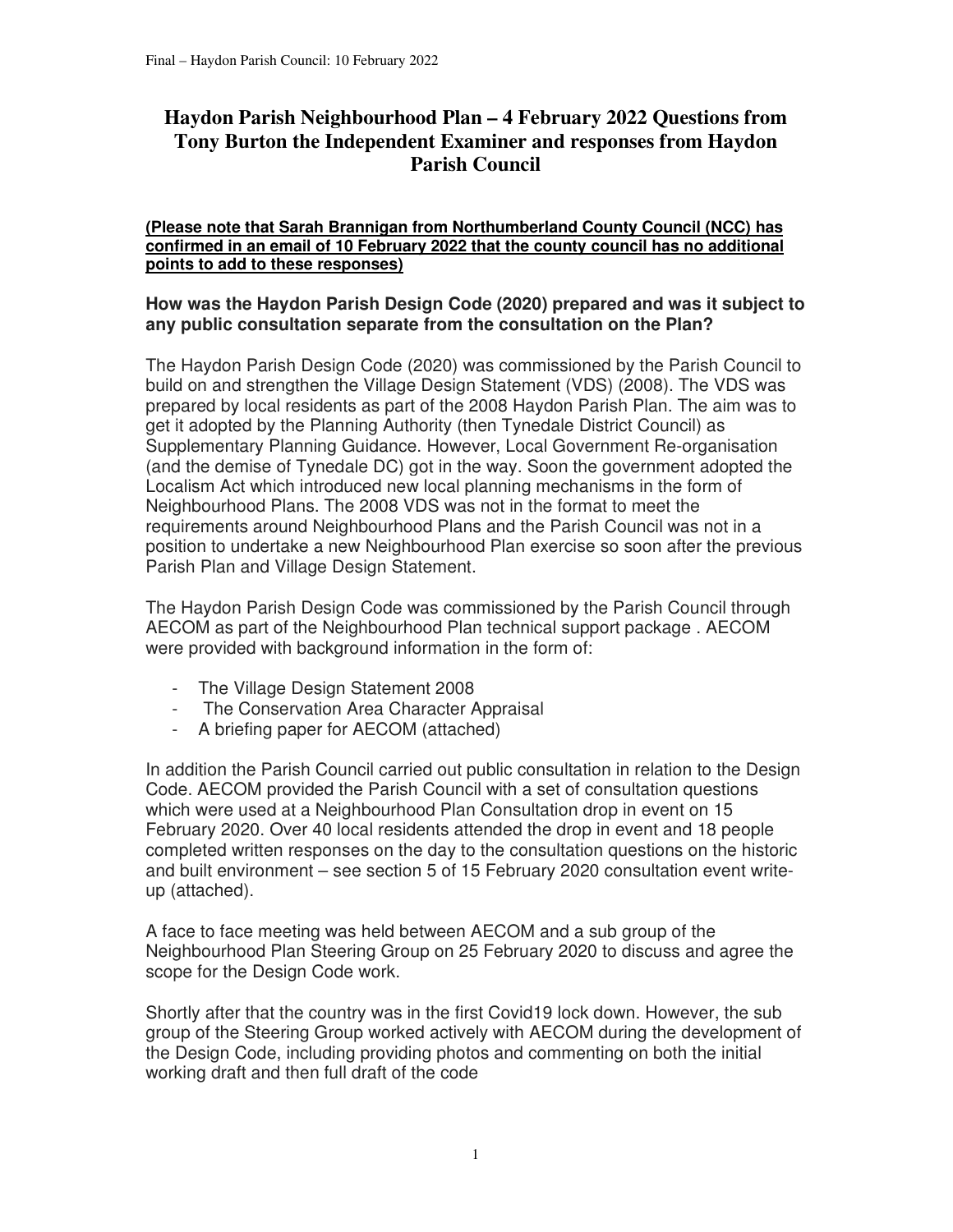## **The Plan's policies reference the Design Code in different ways (e.g. H1 references the "principles" and H6 the "requirements" with a steer to an Annex reproducing the Vision). Is it the intention for the Plan to require development proposals to have regard to the entire Design Code?**

It is the intention for the plan to require development proposals to have regard to the relevant part of the design code, rather than only the text in Annex 2. This text was added to ensure there was an understanding during the consultation on the draft plan of the design code. It may assist with implementation of the plan if the following changes are made:

- Policy H1, criterion h amend to 'have regard to the Haydon Design Code (annex 2) and other relevant documents…';
- Policy H6, first sentence remove 'the requirements of the';
- Policy H8 add '(annex 2)' after reference to the design code in the first sentence;
- Policy H14, criterion  $c -$  amend to 'high quality design, which has been informed by the Haydon Parish Design Code (annex 2), to ensure…'
- Policy H19, criterion b amend to '...reflecting the Haydon Parish Design Code (annex 2)';
- Annex 2 suggest removing the text and providing a link to the full design code.

**Policy H7 - What evidence is available to support the inclusion of the nondesignated heritage assets referenced in paragraph 5.39 alongside those already identified as "key buildings" in the Haydon Bridge Conservation Area Character Appraisal? Were the owners of the heritage assets referenced in paragraph 5.39 consulted on the proposals?** 

The buildings were included to demonstrate the quality of mid to late 19th century and early 20th century developments within Haydon Bridge which have positively added to the character of the village and parish. As there was no consultation with the owners of the properties it is suggested that paragraph 5.39 is amended as follows:

'There are many examples of high quality mid to late nineteenth and early twentieth century developments within the conservation area which have contributed to its character, including:

- Selwood House, Haydon Lodge and Haydon Park House which are fine examples of mid to late 19th century properties associated with the increasing prosperity of the time;
- Original shop fronts on Ratcliffe Road, Church Street and Shaftoe Street; and
- Alexandra Terrace a good example of the Edwardian architectural rhythm and scale within the village.'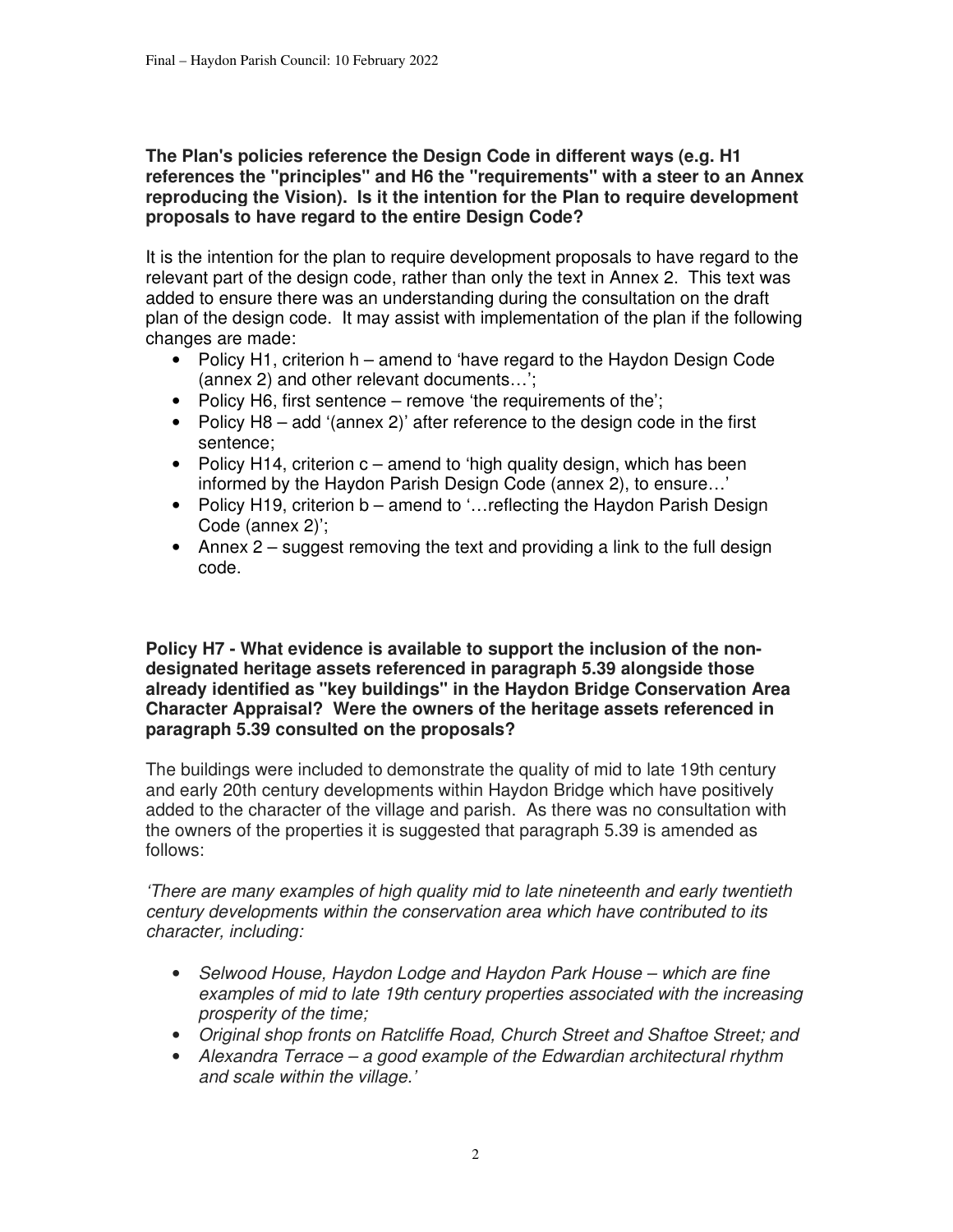Delete these properties from policy H7 and the policies map. The parish council will include these buildings in its work on community action 2c

## **Policy H8d. - In simple terms what is meant by "extending the rural edge" and "graduated towards the village centre"?**

These terms were taken from the design code (references to the rural edge - 4.2.4, 4.4.1, 4.42.2 and references to graduated towards the village centre – 4.2.4 and text above the first map on page 26). The terms reflect a desire for development to lower density where it adjoins the countryside, with a higher density of development towards the centre of the village. An example of an inappropriate 'hard edge' would be the Showfield development – the density of the development is the same at the rural edge as it is in the centre of the development. An example of a more appropriate development would be the houses on North Bank, where the density reduces as you leave the village centre.

#### **Policy H14 - How was the "master planning exercise" undertaken and was it subject to any public consultation separate from that on the Plan? Has the landowner(s) been consulted and is there evidence of their view(s) on the approach proposed?**

The *master planning exercise* was undertaken by three members of the sub group of the Steering Group that worked with AECOM on the Design Code. Of these three, one member is an architect who prepared the illustrative drawing on p.42 of the draft submission plan, one is the Vice Chair of the Parish Council, and the third is the Coordinator of the NP Steering Group who also has experience of housing development in former roles as a Director and Board member of housing associations. The work was signed off by the full Steering Group and the Parish Council.

The purpose of the master planning was to illustrate how the principles set out in the Design Code could be applied to the largest development site in the Parish.

The site is owned by Greenwich Hospital, and currently being marketed for sale as a development site by Strutt & Parker on behalf of the landowner.

Before the pre-submission draft was published, the Neighbourhood Plan Steering Group contacted Greenwich Hospital and Strutt & Parker in May 2021 to brief them about the Master Planning Exercise and to send them an early draft text and illustrative drawing relating to Policy 14 of the plan. We also spoke to Strutt & Parker twice before the pre-submission plan was published.

Initial feedback from Simon Beeby from Strutt & Parker in an email of 14 May 2021 stated:

Greenwich Hospital recognise that the emerging Northumberland Local Plan is expected to be adopted in the short term and that this means that this is an appropriate time to consider how best to deliver development on the allocated site at the west of the village. It is very helpful that the